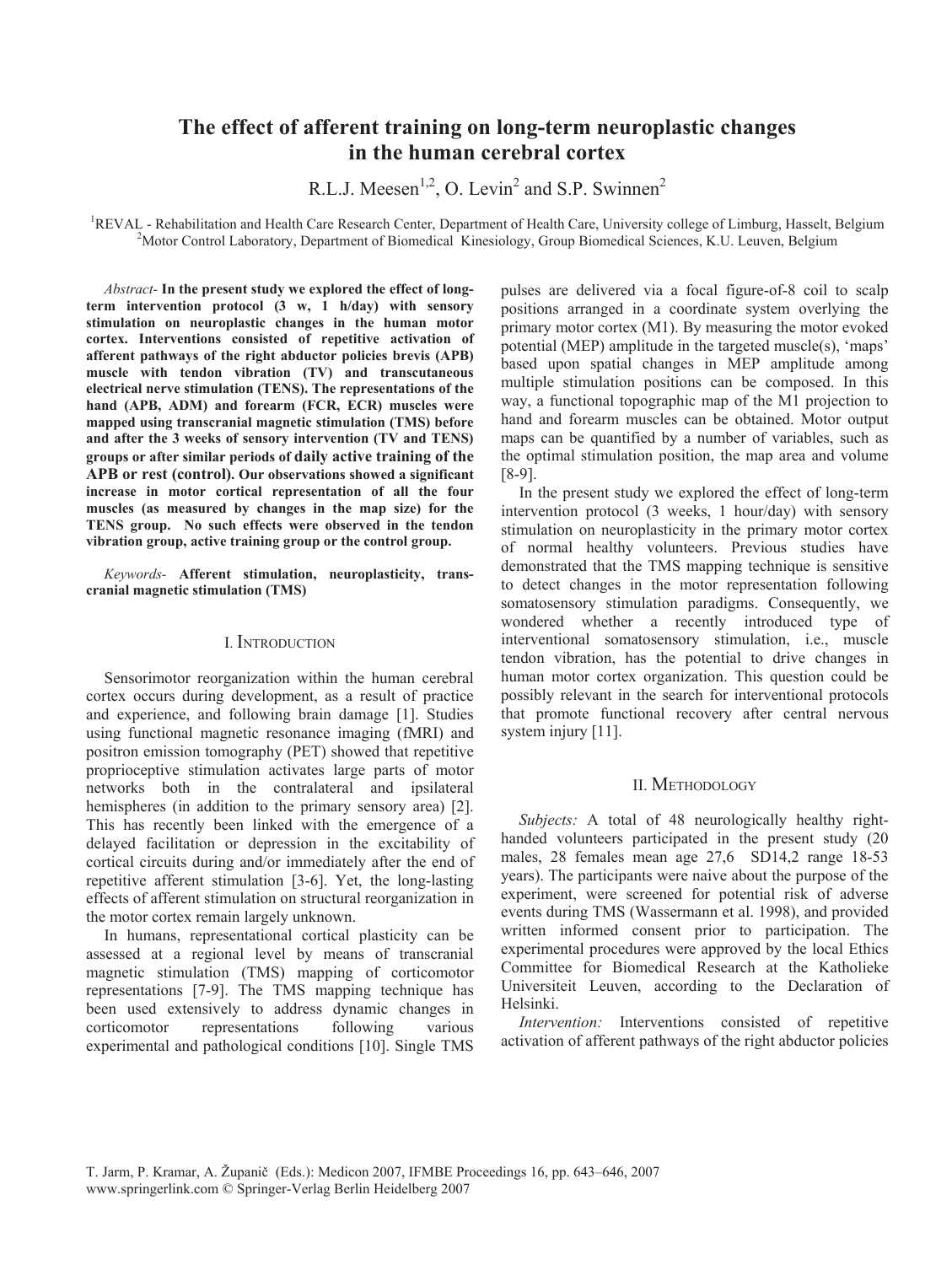brevis (APB) muscle with tendon vibration (TV, n=12), transcutaneous electrical nerve stimulation (TENS, n=12), daily active training of the APB (n=12) or no intervention (control,  $n = 12$ ). Tendon vibration (80 Hz, 1 mm) was applied at the muscle belly of the right APB muscle by a purpose-built shaker, structured from a DC motor (Maxon 34EBA201A). TENS (100 HZ) was applied via an electrical stimulator (Chattanooga Digitens).

*Transcranial Magnetic Stimulation:* The representation areas of the hand (APB, ADM) and forearm (FCR, ECR) muscles were mapped using transcranial magnetic stimulation (TMS) before and after the 3 weeks intervention. Representation areas were mapped with a protocol modified from Wilson et al [9]. Subjects wore a specifically-built tight-fitting cap with a  $1\times1$ -cm orthogonal coordinate system referenced to the vertex (Cz) on it. The cap was positioned using cranial landmarks (nasion-inion) and the external auricular meatus as references. Single TMS pulses (interstimulus interval: 6s) were applied in 1 cmsteps in a clockwise spiral course beginning at the optimal stimulation position for the FCR. Each stimulation position was stimulated 8 times before moving to the adjacent grid point, until the border of the motor maps of each target muscles had been defined. The total number of points in each mapping session covered between 100 (10  $\times$  10) and 225 (15  $\times$  15) positions.

Single-pulse transcranial magnetic stimuli were delivered by means of a Dantec MagLite r-25 stimulator (Medtronic, Skovlunde, Denmark) (maximal stimulator output: 1.5 Tesla) with a figure-of-eight coil (MC-B70 magnetic coil transducer, outer radius diameter: 50 mm). The magnetic stimulus had a biphasic pulse configuration with a pulse width of 280 μs. The coil was positioned tangentially to the scalp over the subjects' left hemisphere with the coil handle pointing backward and rotated 45º away from the midsagittal line. The optimal stimulation position (hot-spot) for eliciting MEP's in each of the four muscles was marked with a soft-tip pen. Stimulation intensity for mapping of the FCR- and ECR M1 representation was initially set at 120 % of the FCR rest motor threshold (rMT). rMT was determined at the optimal stimulation position as the lowest intensity needed to evoke MEP's in the relaxed FCR of at least 50 μV amplitude in five out of ten consecutive trials [12].

*Data Analysis:* The size of the APB, ADM, FCR and ECR MEPs was measured by calculating the peak-to-peak amplitude of the signal. The number of active positions in each map was determined as points whose stimulation evoked a mean MEP in the target muscle with peak-to-peak amplitude of at least 100 μV. Mean peak-to-peak amplitudes of MEP waveforms obtained at each scalp site were plotted against antero-posterior and mediolateral

distance. 3D-representations of mean motor outputs for the four target muscles were composed by linear interpolation of the mean MEP-amplitudes between adjacent stimulation positions (Matlab 6.5, MathWorks, Inc.). Mean MEP at each position was then normalized by mean MEP score at the hot-spot. The *motor representation area* of each muscle was defined as the number of stimulus positions whose stimulation evoked a mean MEP in the target muscle with a magnitude of at least 10 % its respective normalized peak. *Map area* referred to the contour *Map volume* referred to the sum of the mean amplitudes at all active stimulation positions.

Advanced linear models applications (STATISTICA 6.0, StatSoft Inc.) were used for statistical analysis. Mapping variables were statistically compared by means of a  $2 \times 4 \times$ 4 (TEST  $\times$  GROUP  $\times$  MUSCLE) analyses of variance (ANOVAs). The factor TEST consists of two levels, referring to the pre/post mapping sessions. The factor GROUP consists of four levels referring to TENS, TV, active and control groups and MUSCLE consists of four levels referring to four tested muscles (APB, ADM, FCR and ECR). When significant effects were found, post hoc testing (Bonferroni) was conducted to identify the source of the differences.

## III. RESULTS

Examples of individual maps are illustrated in Figure 1, while group results are shown in Figure 2. Overall, we found large differences in the motor cortical representation of the hand muscles (ABP and ADM) between pre- and post maps in the TENS and TV groups but not in the active training or control groups. This observation is confirmed largely by the significant TEST  $\times$  GROUP  $\times$  MUSCLE interaction with respect to both map area and volume ( $F_{9,99}$ )  $>$ 3.43, p < 0.01). However, a significant enhancement in the motor representations of area and volume from Pre to Post mapping sessions was observed only in the TENS group [APB, ADM, FCR and ECR: all,  $p < 0.01$ ] whereas no such effects were observed in subjects of the remaining groups.

### IV. DISCUSSION

The present experiment shows for the first time that changes in the cortical representation of the hand muscles can be generated by repetitive activation of sensory afferences in the targeted muscle, with the larger effects observed in the TENS group. TENS is routineously applied as a proprioceptive stimulation technique in neurorehabilitation that has shown to activate large parts of the sensori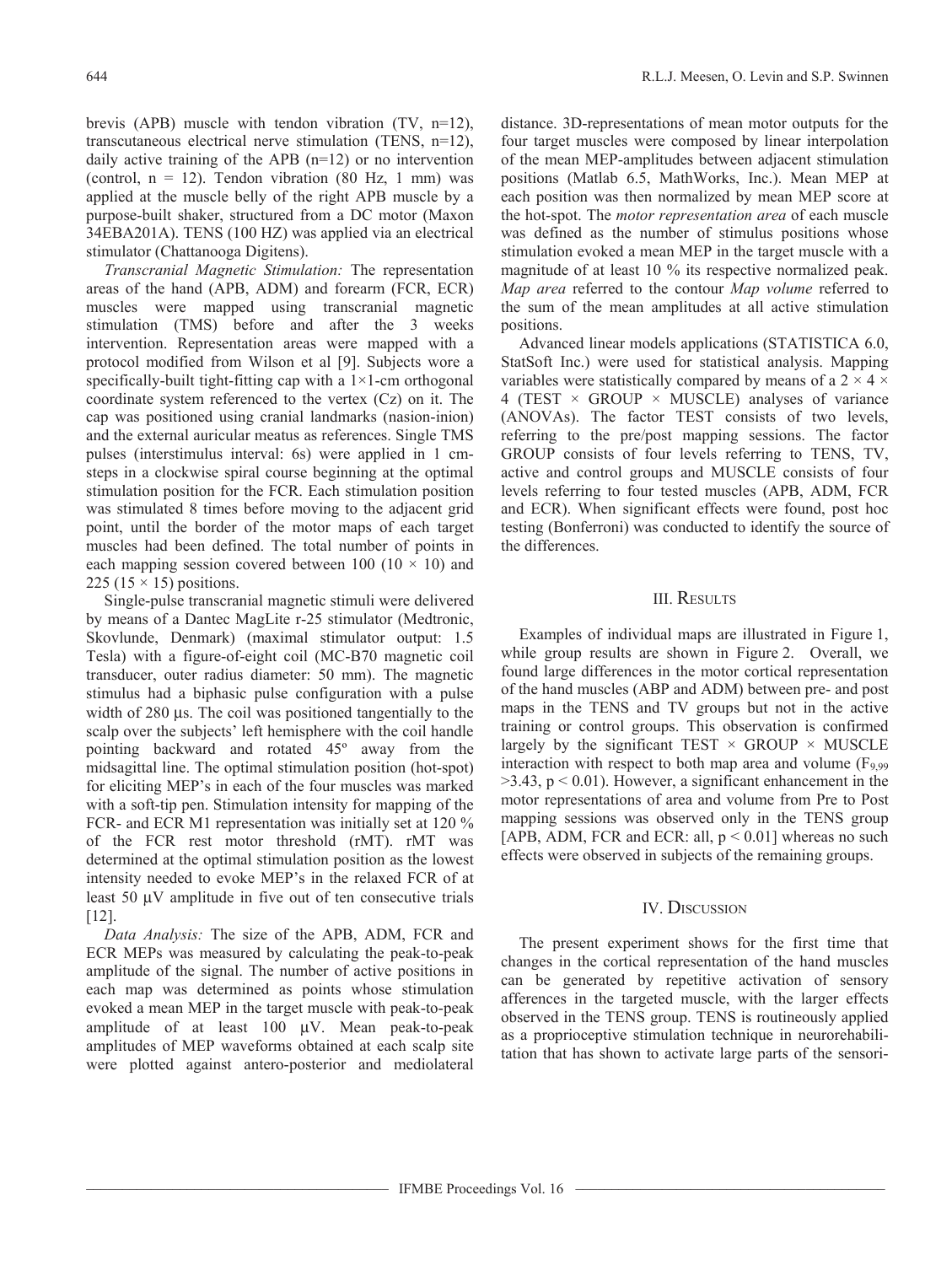motor network as well as to induce facilitatory and/or inhibitory effects on the corticospinal motor representation of the targeted muscles when administered repeatedly [6]. The underlying mechanisms of those long-lasting effects are not yet completely understood.

An increase in volume and/or area of the motor representations of the hand muscles is argued to indicate recruitment of a greater number of descending motor pathways in response to cortical stimulation with TMS. In general, the size of MEP provides an indication of the level of excitability of the corticospinal pathways; the MEP peak-to-peak indicates the peak of simultaneous excitement of the descending pathways and map area reflects the total amount of excited motorneurons [13]. As stimulus intensity was kept at the same level in both the pre- and post-intervention sessions, we propose that the sustained increase in map area could signify a gradual increase in the number of active motor neuron as a result of the intervention.



**Fig. 1** Representative map areas of the ABP, ADM, FCR and ECR muscles before (Pre – left hand column) and after 3 weeks (Post – right hand column) period of sensory intervention with TENS.